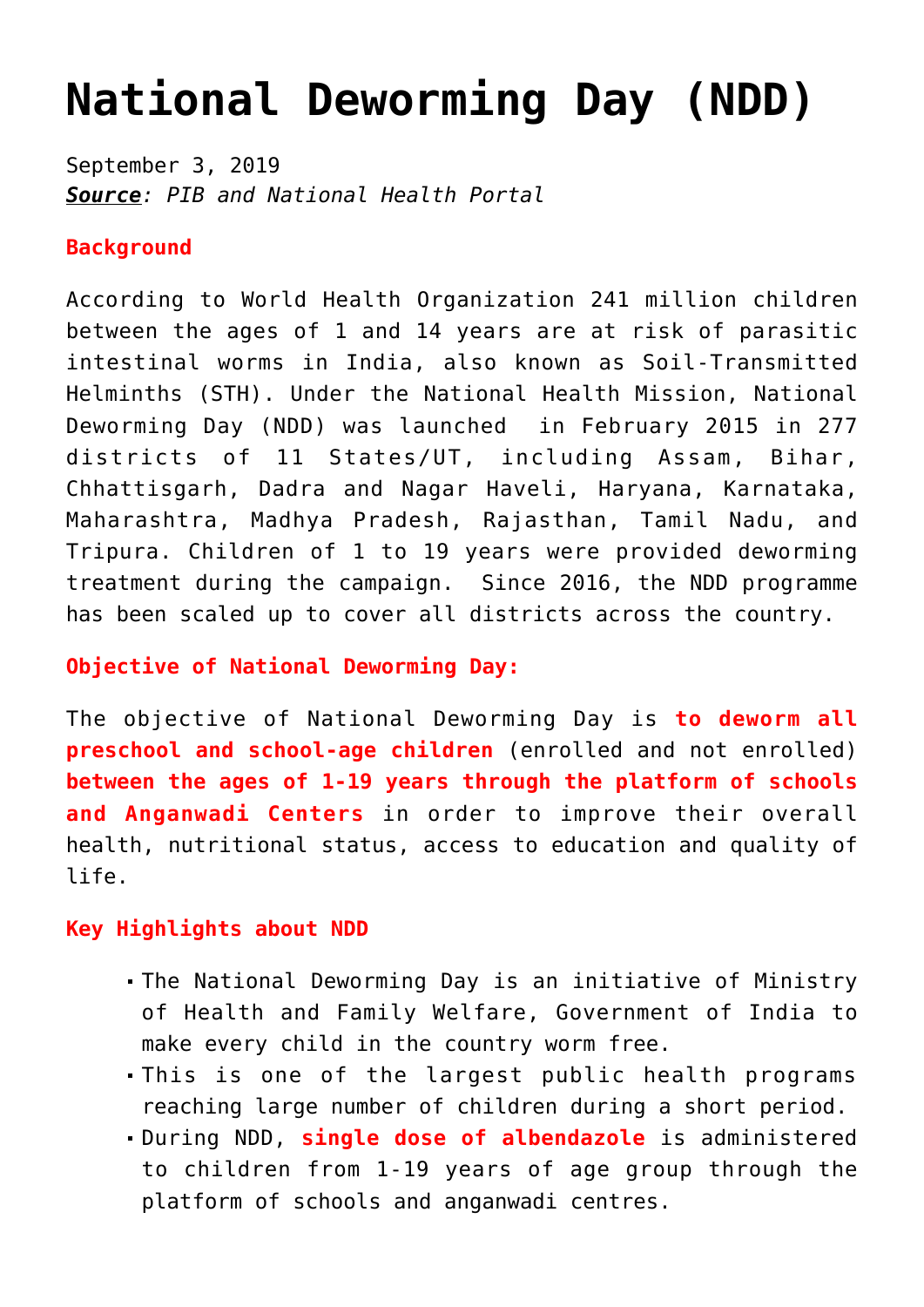# **Key stakeholders:**

- 1. The Ministry of Health & Family Welfare, Government of India is the nodal agency for providing all States/UTs with guidelines related to National Deworming Day (NDD) implementation at all levels.
- 2. The programme is being implemented through the combined efforts of the Department of School Education and Literacy under Ministry of Human Resource and Development, Ministry of Women and Child Development and Ministry of Drinking Water and Sanitation
- 3. Ministry of Panchayati Raj, Ministry of Tribal Affairs, Ministry of Rural Development, Ministry of Urban Development, and Urban Local Bodies (ULBs) also provide support to deworming program.
- **NDD Implementation: NDD (first round) is conducted on February 10 each year. Bi-annual round of deworming(Based on STH prevalence data made available by the National Centre for Disease Control (NCDC) ) is recommended in the States where prevalence of STH infection is more than 20% and annual round in other (less than 20% prevalence) states. Only two States namely Rajasthan and Madhya Pradesh have reported less than 20% prevalence and recommended for annual round. All the remaining States/UTs are implementing bi-annual round of deworming.**
- To increase programme outreach to private schools and maximize deworming benefits for large number of children various awareness activities (media mix) are involved under the programme.

# **About STH:**

**Helminths** (worms) which are transmitted through soil contaminated with faecal matter are called **soil-transmitted**